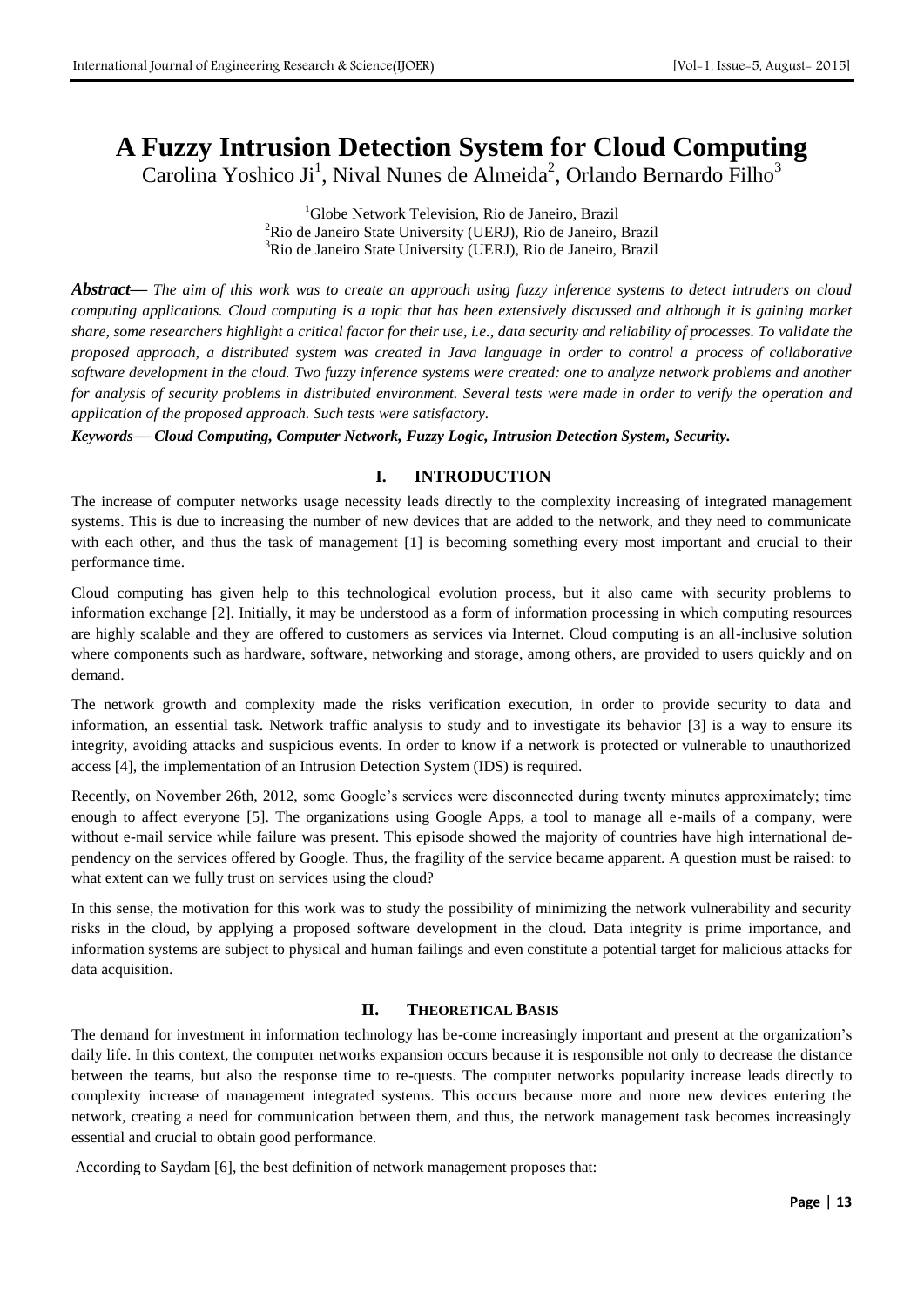"*Network management involves the deployment, integration and coordination of all the hardware, software and human elements to monitor, test, poll, configure, analyze, evaluate, and control the net-work and element resources to meet the realtime, operational performance and quality-of-service (QoS) requirements at reasonable cost*".

In general, a security service is responsible for the events prevention that threaten the availability, scalability, integrity or confidentiality of a physical or computational resource by controlling, reducing or eliminating threats, risks and vulnerabilities. When a network security service is implemented, control mechanisms can be used aiming to prevent, to detect, or to recover from an attack. IDSs are classified as control mechanisms and attack detection. These systems have the functionality to detect attacks from malicious nodes and implement appropriate measures to maintain the operation of the network counter-measures. For technical reasons, the necessities of an Intrusion Detection System, at the computer networks context, are different for cloud computing.

At the present scenario, in conjunction with firewalls, IDSs have become a necessary component in most network security systems.

#### **Cloud Computing**

The use of the cloud computing term is becoming more common, with the promise of becoming a paradigm that will transform the current mode of development and marketing of software products. Referring to a recent term, there are still many doubts and disagreements about its meaning. Although there is no consensus on the concept of cloud computing, Foster *et al.* [7] provides an interesting definition and quite complete for this paradigm; it can be used as a reference for this job:

"*A large-scale distributed computing paradigm that is driven by economies of scale, in which a pool of abstracted, virtualized, dynamically-scalable, managed computing power, storage, platforms, and services are delivered on demand to external customers over the Internet.*"

The cloud is a metaphor for the Internet or communications infrastructure among architectural components based on an abstraction that hides the complexity of this infrastructure. Every infrastructure's part is provided as a service and this service is usually awarded in data centers using a common hardware to computing and storage [8].

The cloud computing solution offers lower costs, because users can access the services provided by cloud only with a computer configured with an operating system, a browser and network card (wired or wireless) to get Internet access. All computing resources are available in the cloud, and users do not have to worry about robustness computing services, resulting in the possibility of using inexpensive equipment. Cloud computing allows a high level of abstraction and customization, since any hardware can be used to realize a task suitable to its processing capacity. It is also possible add more advanced hardware and other devices in order to expand the capacity of processing and to cooperate with the existing resources.

For a long time, companies and data centers were built and designed so that the user did not need to have physical contact with computers, servers and disks, for example. This thought is founded on a security rule which states that if a person has the opportunity to have physical contact with a device; it can be more easily to damage such device. For many scholars and professionals of Information Technology (IT), the idea of putting applications in the cloud is alarming. When the cloud security issues are put in check, you need to think two or three types of threats. First, it is necessary to list the most common applications of cloud-based threats and the usual threats for those applications that are not in the cloud. The second list should focus in threats for specific applications running in the cloud.

## **III. MODELING**

In order to validate the approach cloud security with fuzzy logic, a case study that is designed to manage the development of a software product is implemented in a distributed manner. The environment considers several people (analysts and/or programmers) that interact via cloud to build a software product collaboratively. All members are coordinated by a manager who also supervises and evaluates the work of software development in the cloud.

The case study in question consisted of a distributed application to develop software. Each Node program (used by member) in the cloud would be responsible for creating the elements of a software design phase, for instance, during the analysis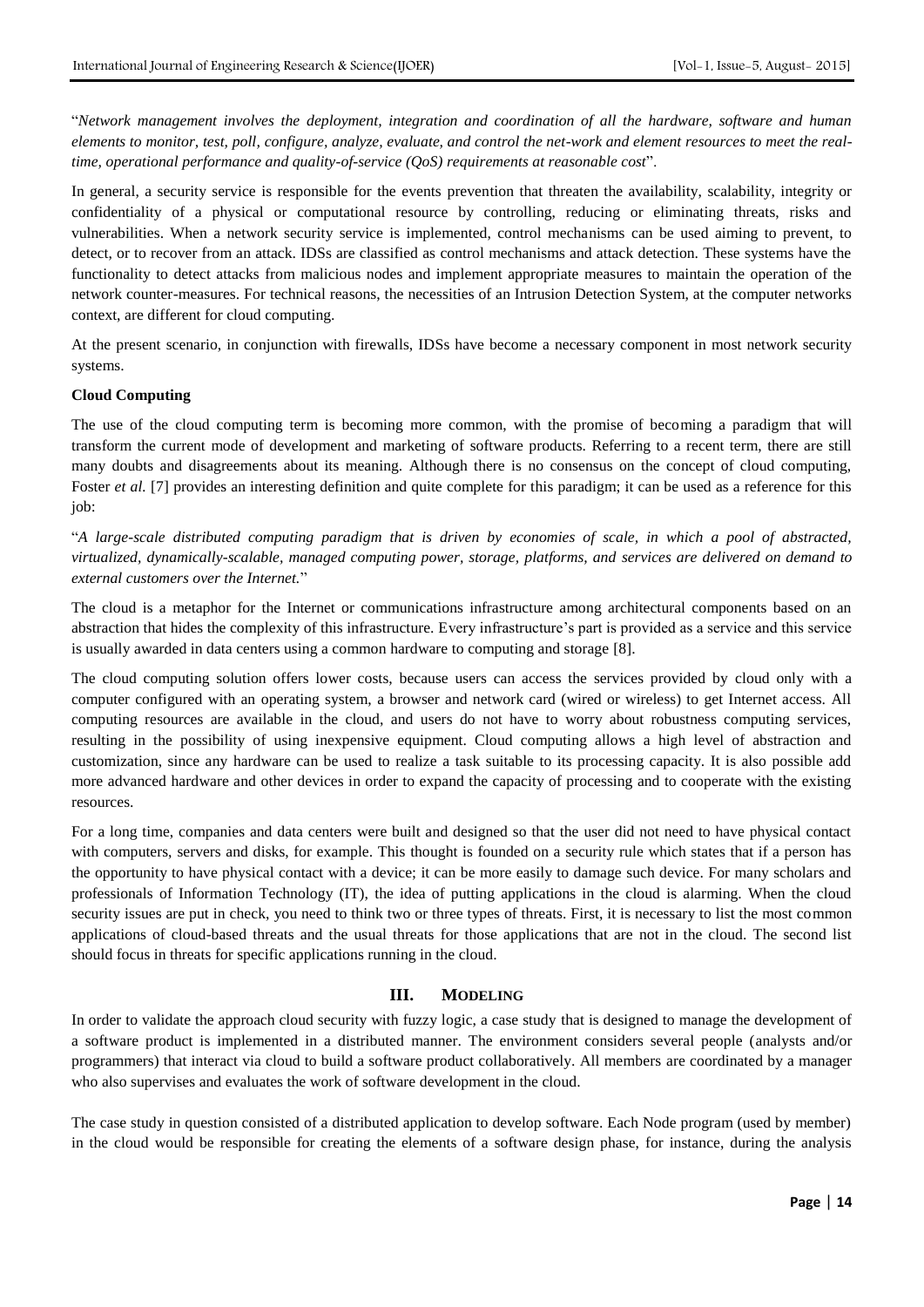phase, that could be performed by a member, the artifacts produced, e.g. diagrams and specifications, would be sent to the Manager program (used by software design manager). Figure 1 presents the case study architecture.



### **FIG.1. DISTRIBUTED SOFTWARE DEVELOPMENT IN THE CLOUD SYSTEM ARCHITECTURE**

In this proposed approach, the cloud security is achieved by the use of two fuzzy inference systems that are executed by the Manager program. Such program manages the distributed system. This system is the case study. Both fuzzy inference systems are used to assess the security situation in the cloud, so that the distributed application will be considered safe when all nodes are safe. If a node has been attacked, it means that the application cooperative work in the cloud will not be completed.

The Software Manager in the Cloud (*softmancloud*) program is responsible for monitoring all nodes in the case study. It communicates with each Software Node in the Cloud (*softnodecloud*) program to infer if Nodes have or not a security problem. Since communication between Manager and Node can simply fail due to network problems without any security issue, it was designed two fuzzy inference systems: one to infer network problems, called Network Inference System (NIS), and another to deduce if there was really an attack on a Node, called Security Inference System (SIS).

The *softmancloud* program was developed according to object oriented programming good practice by using layers. It was used the Model, View, Controller (MVC) architecture, which helps maintenance and allows better structured project because there are fewer tanged code among program classes. Figure 2 shows the *softmancloud* class diagram where you can see the different layers shown in the program for each package:

**Packet user\_interface**  $\rightarrow$  contains classes' implementation responsible for the interaction with the user of *softmancloud* through windows and events perceived on objects displayed;

**Packet network\_interface →** contains classes' implementation responsible for communication between *softmancloud* and the Software Node in the Cloud (*softnodecloud*) program;

**Packet controller**  $\rightarrow$  **contains classes' implementation responsible for the interaction among various layers, and it also has** the task of promoting the full functionality of *softmancloud*;

**Packet model**  $\rightarrow$  **contains classes' implementation whose objects are responsible for keeping the data in memory for each** record of each entity in the database used by *softmancloud*. These classes treat data from the database with a kind of auxiliary memory to receive them or to prepare them to be recorded in the database;

**Packet Data Access Object (DAO)**  $\rightarrow$  **contains classes' implementation responsible for implementing CRUD (Create,** Retrieve, Update, and Delete) of tables' records in the *softmancloud* database.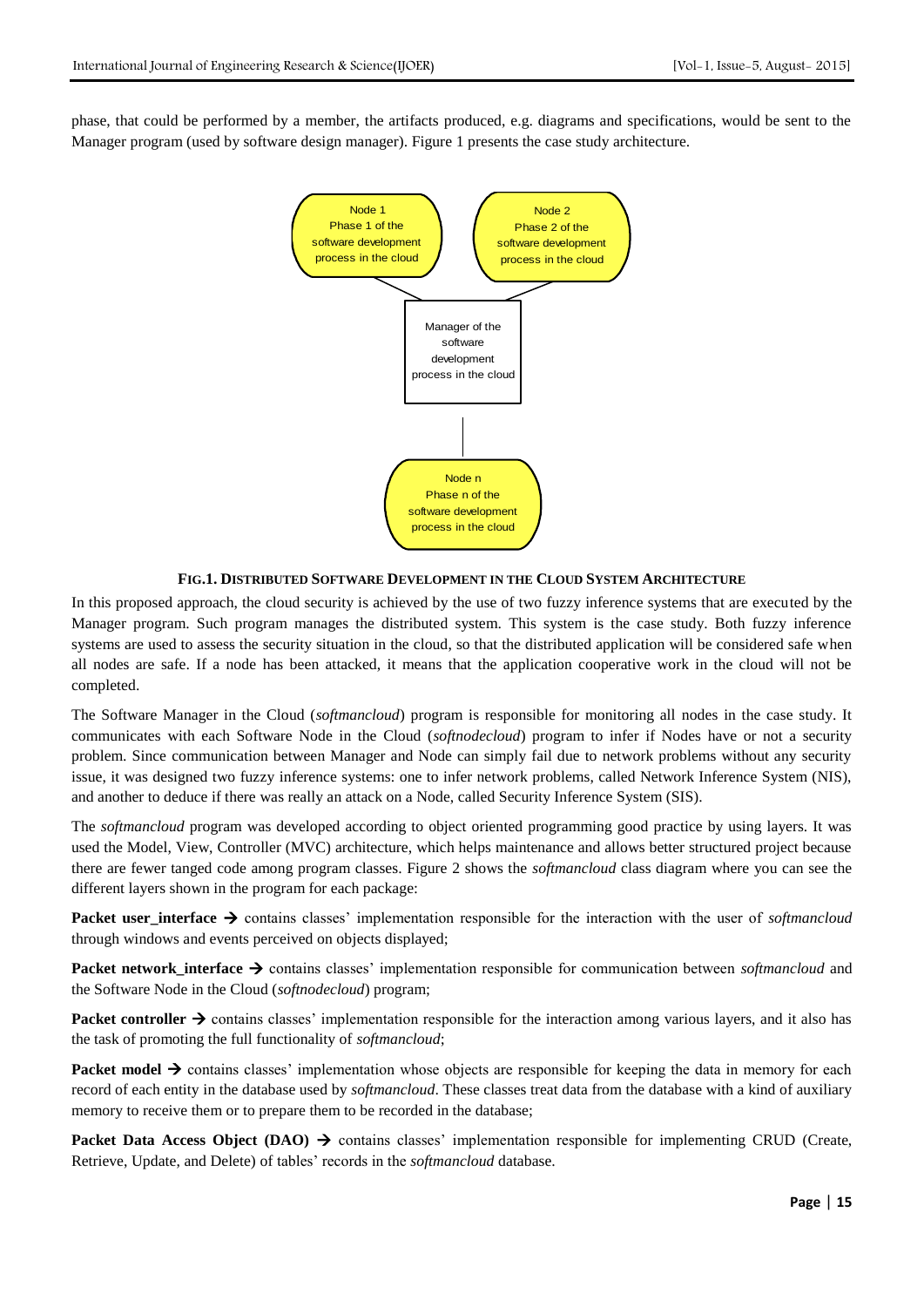

**FIG.2. THE SOFTMANCLOUD PROGRAM CLASS MODEL**

## **Fuzzy Interference Systems Modeling**

The approach proposed for intrusion detection in this paper is based on the idea that an application running in the cloud must ensure that all nodes are running perfectly, so that collaborative work is effective. Therefore, this approach provides a monitoring of all components involved in the application in the cloud periodically, so you can detect a problem previously in any of these components, before critically compromising all the work.

Perform monitoring all nodes of the application in the cloud to ensure safety is exactly what characterizes the main contribution of the proposed model for intrusion detection, since most of the security mechanisms applied is implemented on a single host.

Whereas monitoring of cloud nodes involves network communication, it is necessary to rule out any network problems before concluding that a node has been attacked. In this case, the intrusion detection approach in the cloud comprises two fuzzy inference systems, shown in Figure 3: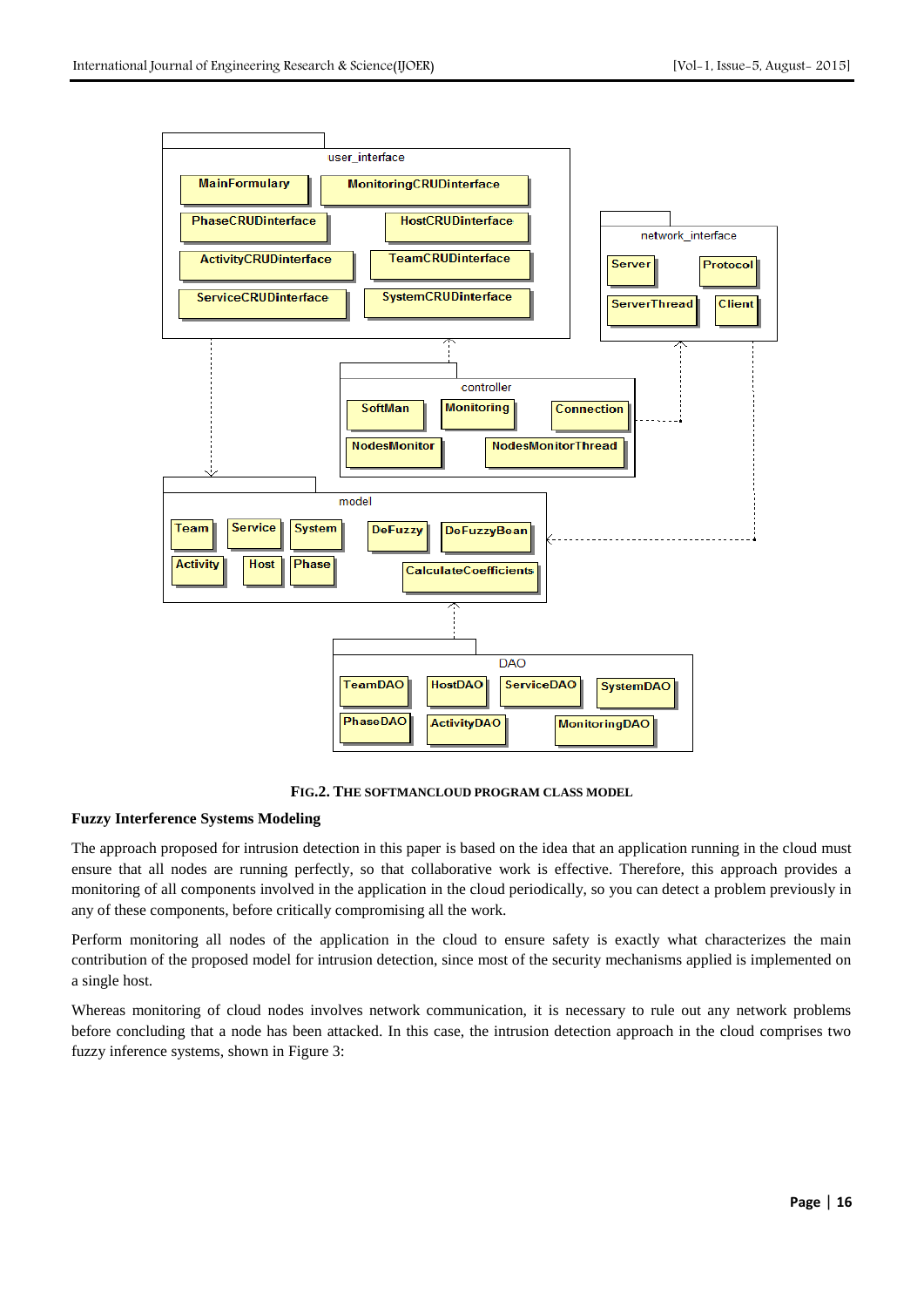

### **FIG.3. FUZZY INFERENCE SYSTEMS FOR INTRUSION DETECTION IN THE CLOUD**

The reason for creation of these two fuzzy inference systems, specified by a security expert in computer networks, relies on the fact that some attack types, like deny of service (DoS), leave host without access to network. This means to isolate the host attacked and make it off-line. However, the host under analysis may not have access to network due to other problems (physical or software configuration), so it should be possible to differentiate how a host is inaccessible because it has a problem security or network problems.

The three input linguistic variables of NIS presented in Figure 3 are: Delay (D), Inaccessible Services (S), and Number of Attempts (A). The Delay is measured in milliseconds (ms), Number of Attempts is measured in number of times, and Inaccessible Services is measured in number of accessed services. Figure 3 also illustrates the output; the answer is the Network Problem Index (NPI) which indicates, in percentage, the possible existence of network problems on a node in the cloud.

The reason for using three input linguistic variables to SIS follow the concept expressed by expert. Initially, it was decided that there would be a separation between network problem analysis and security problem analysis, so naturally NPI would be one of SIS's input. After, it was considered by expert that some attacks, as Trojans, can tamper data from a host locally without affecting its operation, thus this would allow wrong data transmission. For this attack type, it is necessary to certify whether data received by manager are correct, thus it was created a linguistic variable named Wrong Artifacts (WA). Such variable will determinate how many received data by manager were wrong.

Finally, we must take into account the attack types as man in the middle, where exchanged data between two network elements, for example, manager and a node are intercepted by some way, stored and possibly tampered by intruder without victims' knowledge. The intruder, in this case, may decide subsequently retransmit data, but this data would generate a delay in the information delivery time. To determine such situation, it was created the SIS's input variable Late Artifacts (LA).

For example, they are presented the following NIS's inference rules:

IF **D** IS *short* AND **A** IS *little* AND **S** IS *nobody* **THEN** NPI IS *without problem* IF **D** IS *medium* AND **A** IS *middle* AND **S** IS *somebody* THEN **NPI** IS *probable* IF **D** IS *long* AND **A** IS *much* AND **S** IS *everybody* THEN **NPI** IS *with problem*

Similarly, we can highlight the following fuzzy inference rules of SIS, where its output is the Security Problem Index (SPI):

IF **NPI** IS *without problem* AND **LA** IS *little* AND **WA** IS *little* THEN **SPI** IS *without problem* IF **NPI** IS *probable* AND **LA** IS *middle* AND **WA** IS *middle* THEN **SPI** IS *probable* IF **NPI** IS *with problem* AND **LA** IS *much* AND **WA** IS *much* THEN **SPI** IS *with problem*

## **IV. IMPLEMENTATION**

The case study implemented uses two databases (softmancloud and fuzzylogic). They were created with the database management system MySQL [9]. The softmancloud database is responsible for maintaining the information necessary to control the development of a software product in the cloud, while *fuzzylogic* database contains data defining the fuzzy inference systems used by the case study.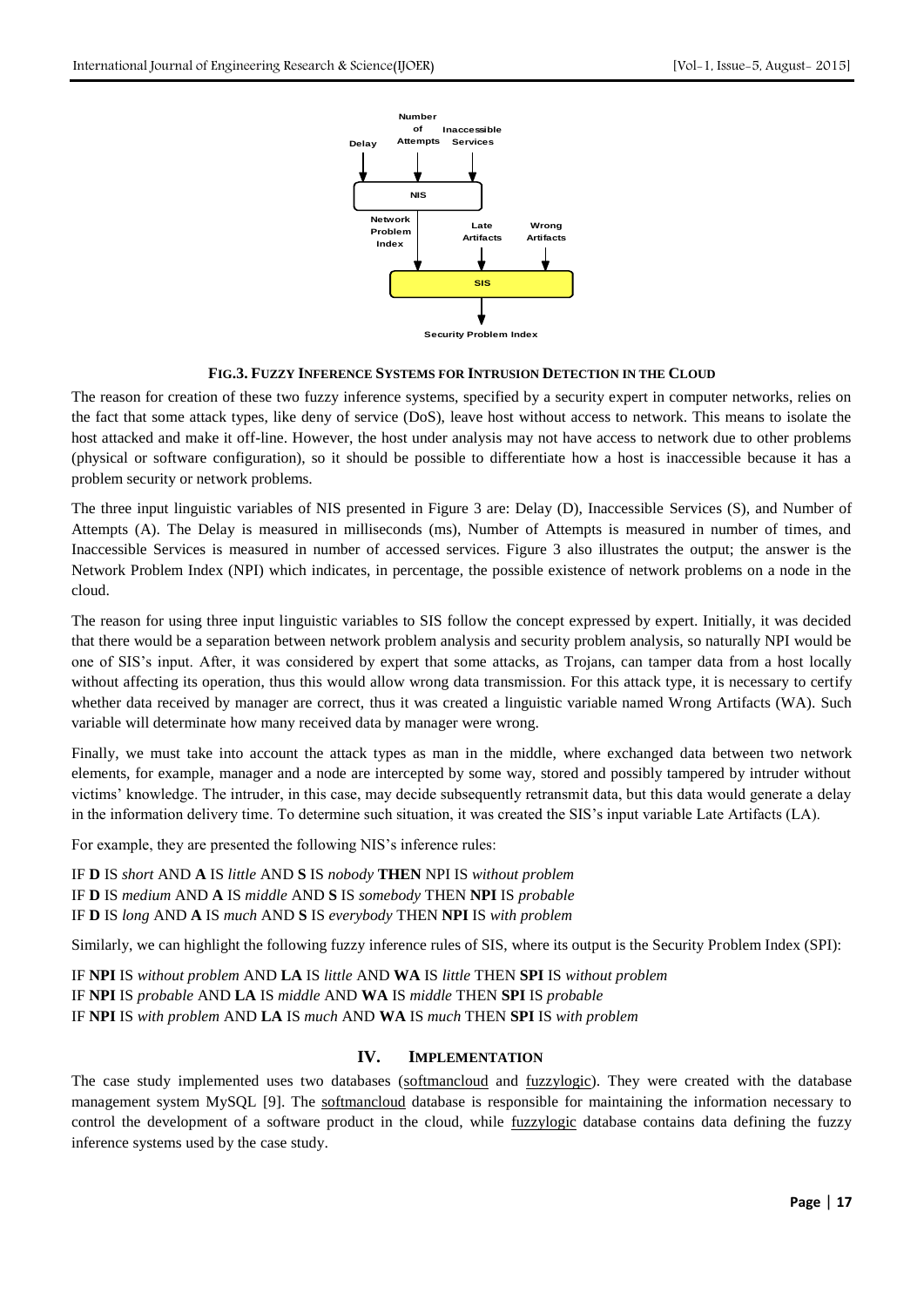The fuzzy inference algorithm follows the Larsen's model [10]. This model was chosen to allow the use of any member-ship function to the consequent of fuzzy inference rules, and it is also less complex to be implemented when compared to the similar Mamdani's model [11].

The class DeFuzzy.java contains the implementation of the fuzzy inference algorithm, and it uses, as defuzzification method, the arithmetic average of centroids weighted by area. A pseudo code for this algorithm is given below:

```
START INFERENCE (input1, input2, input3, system)
   sumCentroid = 0, sumArea = 0; 
  ruleCentroid = 0, ruleArea = 0;
   SELECT Rules from System = system; // NIS or SIS
   FOR each Rule DO
     ruleCentroid = 0, ruleArea = 0;
     Get 1st Rule's linguistic value;
    p1 = Evaluate the membership function of input1 (1st value);
     Get 2nd Rule's linguistic value;
     P2 = Evaluate the membership function of input2 (2nd value);
     Get 3rd Rule's linguistic value;
     P3 = Evaluate the membership function of input3 (3rd value);
     Activation Degree = smallest value between p1, p2, and p3;
     IF Activation Degree > 0 THEN
       Get Consequent Value of Rule;
       ConsMod = Multiplier membership function of 
                 Consequent Value by Activation Degree;
       ruleCentroid = CalculateRuleCentroid (ConsMod);
       ruleArea = CalculateRuleArea (ConsMod);
       sumCentroid = sumCentroid + (ruleCentroid * ruleArea) 
       sumArea = sumArea + ruleArea;
     END IF
  END FOR
   Final Value = sumCentroid / sumArea;
END INFERENCE
```
The inference algorithm presented above takes as arguments the three input values of system running (NIS or SIS), and so, it is calculated, for all fuzzy rules, the membership function value of each antecedent (present in rule) corresponding to respective input.

If smallest membership value is greater than zero, the algorithm proceeds to calculate: (1) centroid; (2) area, and (3) area x centroid product of membership function from consequent term multiplied by Activation Degree (smallest membership value among inputs). These calculated values are accumulated, and after processing all rules to each input received, the algorithm terminates with the calculation of the arithmetic average of centroids weighted by area. Such average is the inferred value by fuzzy system executed.

The monitoring algorithm implemented in Software Manager in the Cloud program is responsible for the periodic operation observation of nodes in the cloud. Such nodes process each phase of the software product that is in development. This algorithm makes the verification of nodes operation in respect to their functionality in the network and security, seeking to identify whether the queried Node is in perfect working condition.

The monitoring processes the analysis of each Node by running two fuzzy inference systems implemented (NIS and SIS). Each of these fuzzy inference systems is executed after calculate the values of its respective inputs.

During monitoring, the Manager program query various existing information from its databases, i.e., softmancloud and fuzzylogic. Figure 4 shows the activity diagram of the monitoring algorithm logic.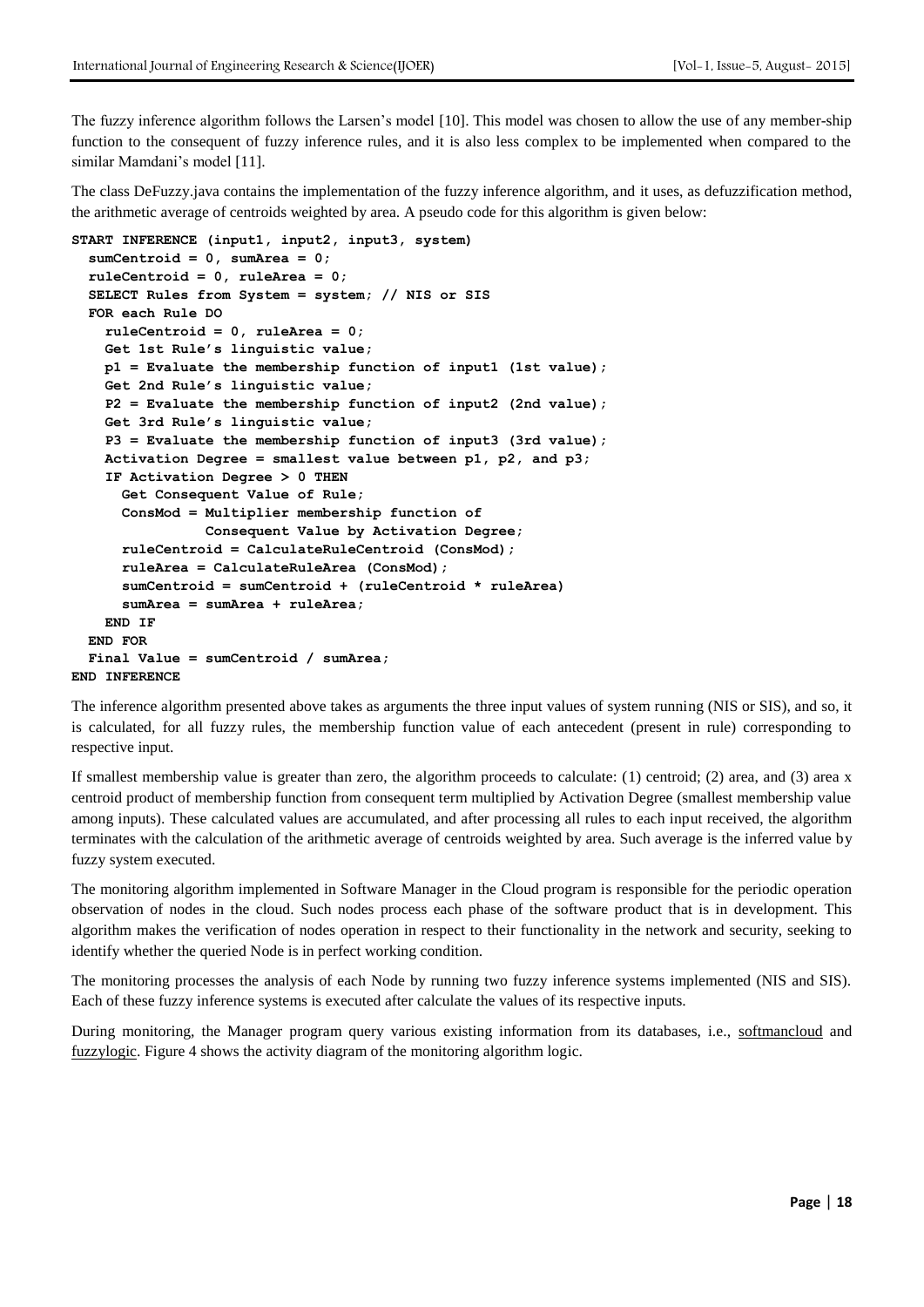

**FIG.4. THE** *SOFTMANCLOUD***'S MONITORING ALGORITHM**

In Figure 4 is also possible to observe that the monitoring algorithm runs until the stop command is activated by the user or until a security problem in a Node is detected. NIS and SIS are executed during each algorithm's iteration for all nodes registered in database. NPI and SPI values inferred for each Node at each algorithm's iteration are stored in a softmancloud database table, called Monitoring, with Node's IP address and its inputs values Delay (D), Inaccessible Services (S), Number of Attempts (A), Wrong Artifacts (WA), and Late Artifacts (LA).

# **V. TESTS AND RESULTS OBTAINED**

For this work, it was prepared an environment containing four virtual machines. These machines represent the Nodes. The real machine represents Manager.

Tables 1 and 2 show the Manager's monitoring. In these tables, results of the four monitored Nodes are present (as indicated in column HOST), inputs measured values to run NIS and SIS are shown, and NPI and SPI values inferred are shown too. In this example, the monitoring was canceled after the second iteration to the Node with IP 192.168.56.103.

| <b>HOST</b>    |        |    | <b>NPI</b> |
|----------------|--------|----|------------|
| 192.168.56.102 | 0.3135 |    | 16.6       |
| 192.168.56.103 | 10     |    | 49.9       |
| 192.168.56.104 | 1U.    | 10 | 50.0       |
| 192.168.56.105 | ΙU     | 10 | 50.0       |
| 192.168.56.102 | 0.0489 |    | 16.6       |
| 192.168.56.103 | l ()   |    | 49.9       |

**TABLE 1. NIS EXECUTION DURING A MONITORING**

| <b>HOST</b>    | <b>NPI</b> | WA | SPI  |
|----------------|------------|----|------|
| 192.168.56.102 | 16.6       |    | 16.6 |
| 192.168.56.103 | 49.9       | 50 | 50.0 |
| 192.168.56.104 | 50.0       |    | 50.0 |
| 192.168.56.105 | 50.0       |    | 50.0 |
| 192.168.56.102 | 16.6       |    | 16.6 |
| 192.168.56.103 | 49.9       |    | 50.C |

#### **TABLE 2. SIS EXECUTION DURING A MONITORING**